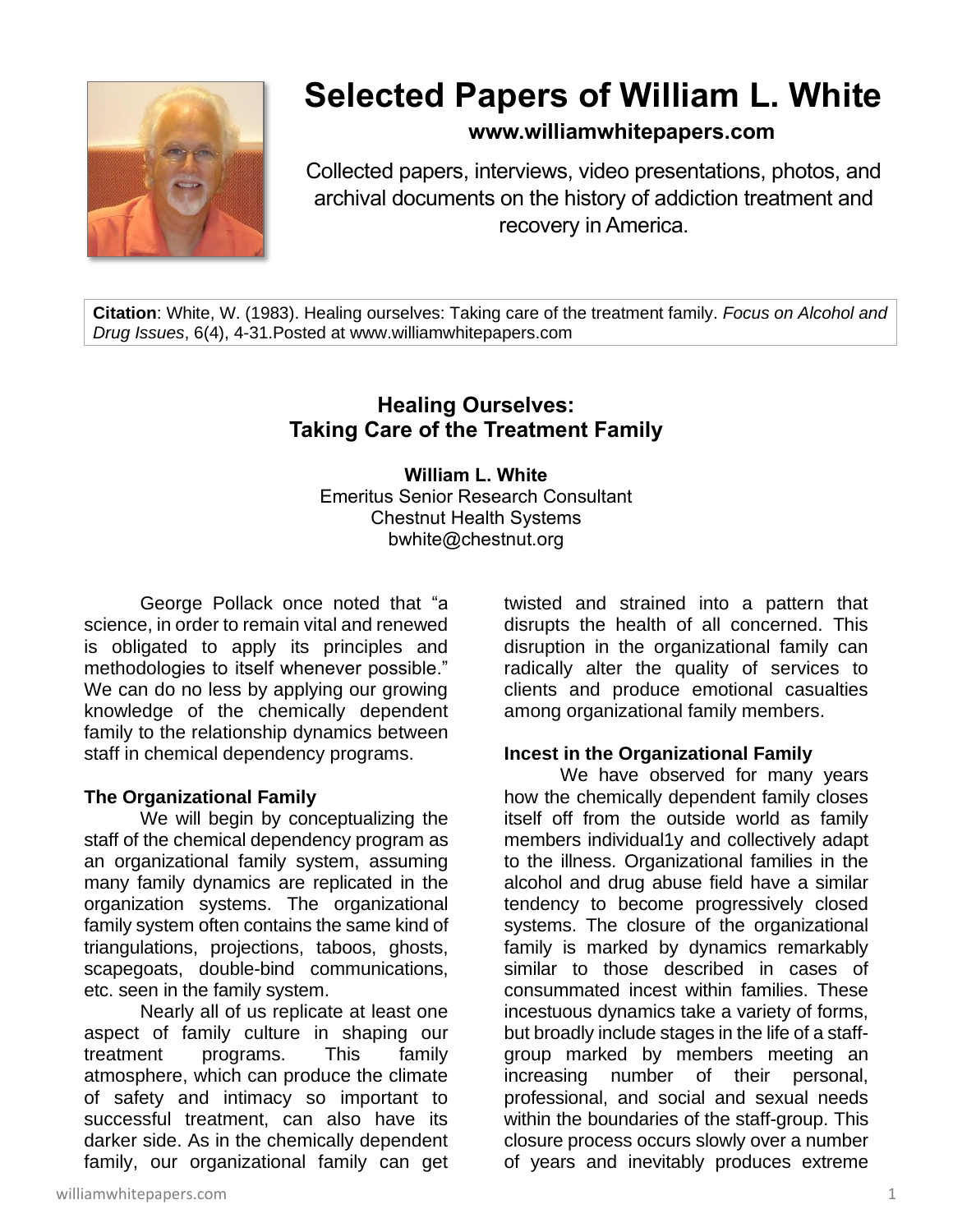program disruption and staff casualties.

The professional closure of the organizational family is marked by the following: (1) the organization of the program around a rigid belief system; (2) reduced professional contact with outside resources; (3) the homogenization of staff, e.g. values, life styles, etc.; (4) the scapegoating and/or extrusion of staff who chal1enge tenets of the belief system; (5) excessive demands for time and emotional commitment to the program, and (6) a progressive breakdown in the boundaries between the professional and personal lives of staff. This closure eventually produces a high level of boredom, deterioration in program morale, and sense of being trapped (since there is no guilt-free way out of the closed system). As staff members begin to experience a loss of faith in program ideology, the stage is set for increased interpersonal conflict between staff, the scapegoating of organizational leaders, and a contagion of staff turnover.

During the early stage of professional closure, staff may be spending an increasing amount of social time away from work with other staff. Work has become all consuming. Non-work social relationships decrease as the world of the organizational family draws tighter and tighter. As intimacy barriers are broken down, an increasing amount of staff time is spent on the personal and interpersonal problems of staff and their significant others. Spouses may be sacrificed (with the blessing of the organizational family), rather than compromise one's emotional/time commitment to the organizational family.

As the professional and social closure continues, it is perhaps inevitable that staff work to meet sexual needs within the boundaries of the organizational family. The development of problematic sexual relationships between staff marks the violation of the final intimacy barrier within the organizational family.

The stages of professional, social and sexual closure are integrally linked and their development overlaps in time. During the final stages of this closure we see the replacement of direct communications with gossip and rumor, the splintering of the

organizational family into diads and triads (a process similar to what Bateson has described in families as "the infinite dance of shifting coalitions"), and primitive struggles for status and power. In its most extreme form, this closure is broken by a high percentage of staff being extruded or choosing to leave when the emotional tension gets too excessive. (The latter cases are remarkably similar to the dynamics noted in adolescent runaways from disturbed family systems.) The organizational family cuts off sources of outside replenishment, while escalating interpersonal conflict and personal and professional stress for organizational family members.

## **Organizational Family Roles**

In addition to the broad organizational processes, the health of individual members in both the nuclear and organizational family depends on the role expectations and role conditions placed on each member. In a study of relapse among recovering alcoholics working in alcoholism programs, this author identified 10 role stress conditions in the work environment that were associated with the incidence of relapse. These same conditions can produce a wide range of maladaptive behaviors among organizational family members. These role stress conditions included:

- **Role/Person Mismatch:** the incongruency between: (1) an individual's knowledge and skill level and the skills required to perform tasks of a given role; (2) an individual's level of stress tolerance and the level of stress endemic to a particular role; (3) an individual's style of stress management and the methods of stress management officially and informally sanctioned within an organization.
- **Role Conflict:** incongruous demands and expectations from two or more simultaneously held roles.
- **Role Integrity Conflict:** conflict between one's personal values and values inherent in the work milieu.